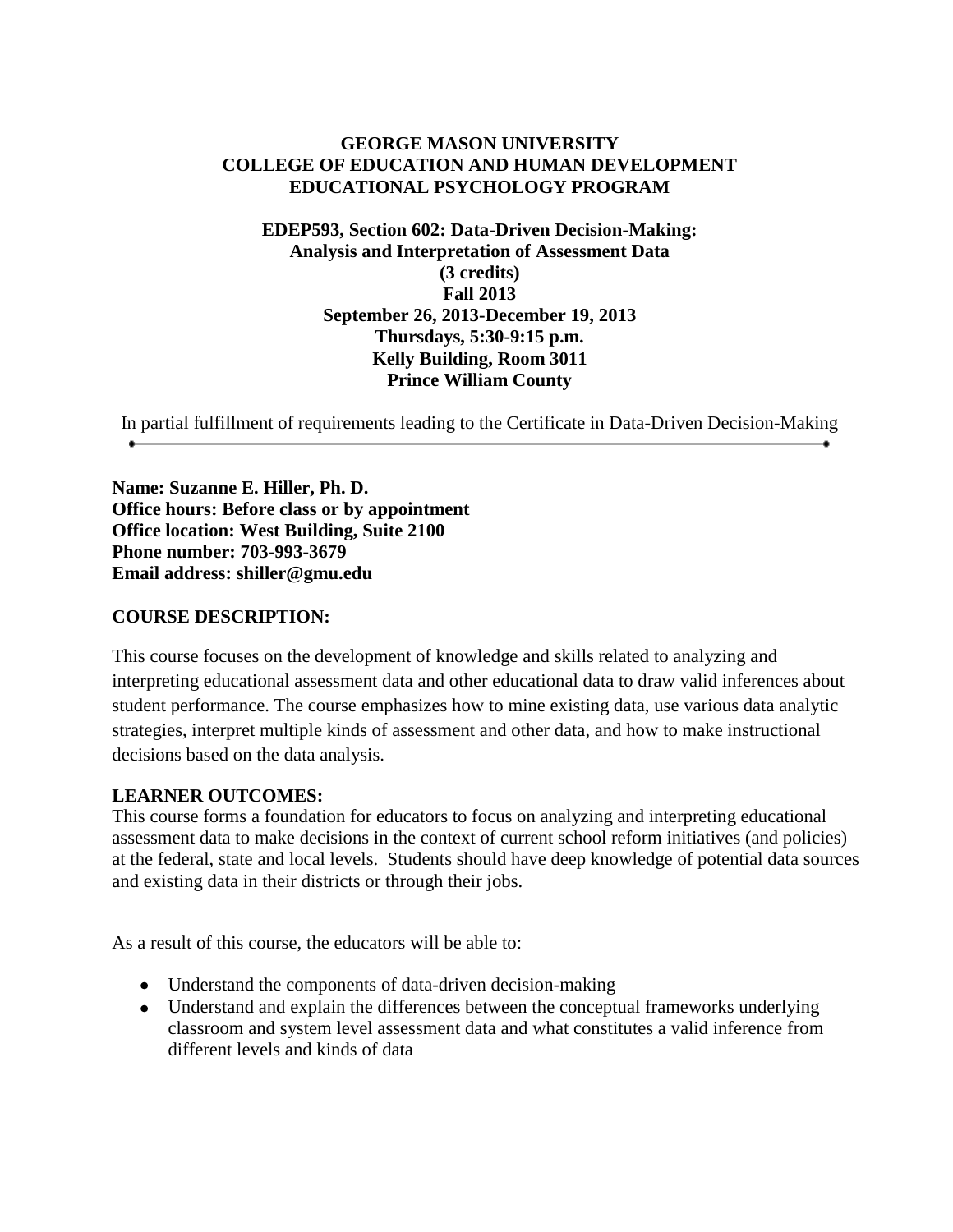- Understand the connections between the data and how to interpret, explain, and use classroom, school, or system level data to make changes to teaching and or educational programs
- Relate the concepts of reliability and validity of assessment data to inferences drawn from the data and the use of appropriate analyses
- Identify and report on formative and summative assessments in published research (such as articles, monographs, reports, etc.)
- Use various data analysis techniques that are appropriate for the desired inferences and the available data
- Analyze assessment data using appropriate computer programs (e.g., EXCEL).
- Make data-driven decisions related to multiple education topics, such as instructional strategies, grading practices, or student affective constructs.
- Disaggregate data to draw conclusions about sub-populations to determine how best to serve various student needs
- Explain critical issues related to the role of the analysis and interpretation of assessment data as related to social justice, collaboration, ethical leadership, innovation, and researchbased practice.

# **PROFESSIONAL STANDARDS:**

The goal of the course is to facilitate each educator's reaching a high level of competence and professional-level understanding of how to analyze and interpret educational assessment data. Learner outcomes are consistent with the Educational Psychology Program standards. The standards, as expressed as learner outcomes for assessment for data-driven decision making, are:

- Candidates will demonstrate an understanding of the basic concepts, principles, techniques, approaches, and ethical issues involved in analysis and interpretation of educational assessment data.
- Candidates will use their knowledge of quantitative and qualitative research methodology to analyze educational assessments for continuous improvement of student learning.
- Candidates will use their knowledge of data-driven decision-making to critically read and evaluate educational assessments, assessment data, and readings about assessment data use and interpretation.
- Candidates will use their knowledge of educational assessment for a data analysis and interpretive project.
- Candidates will demonstrate critical thinking, oral presentation, technological, and writing skills as they are used in the profession. Communication and dissemination skills may include the following:
	- o Knowledge and use of APA style
	- o Oral presentations
	- o Poster presentations
	- o Article abstracts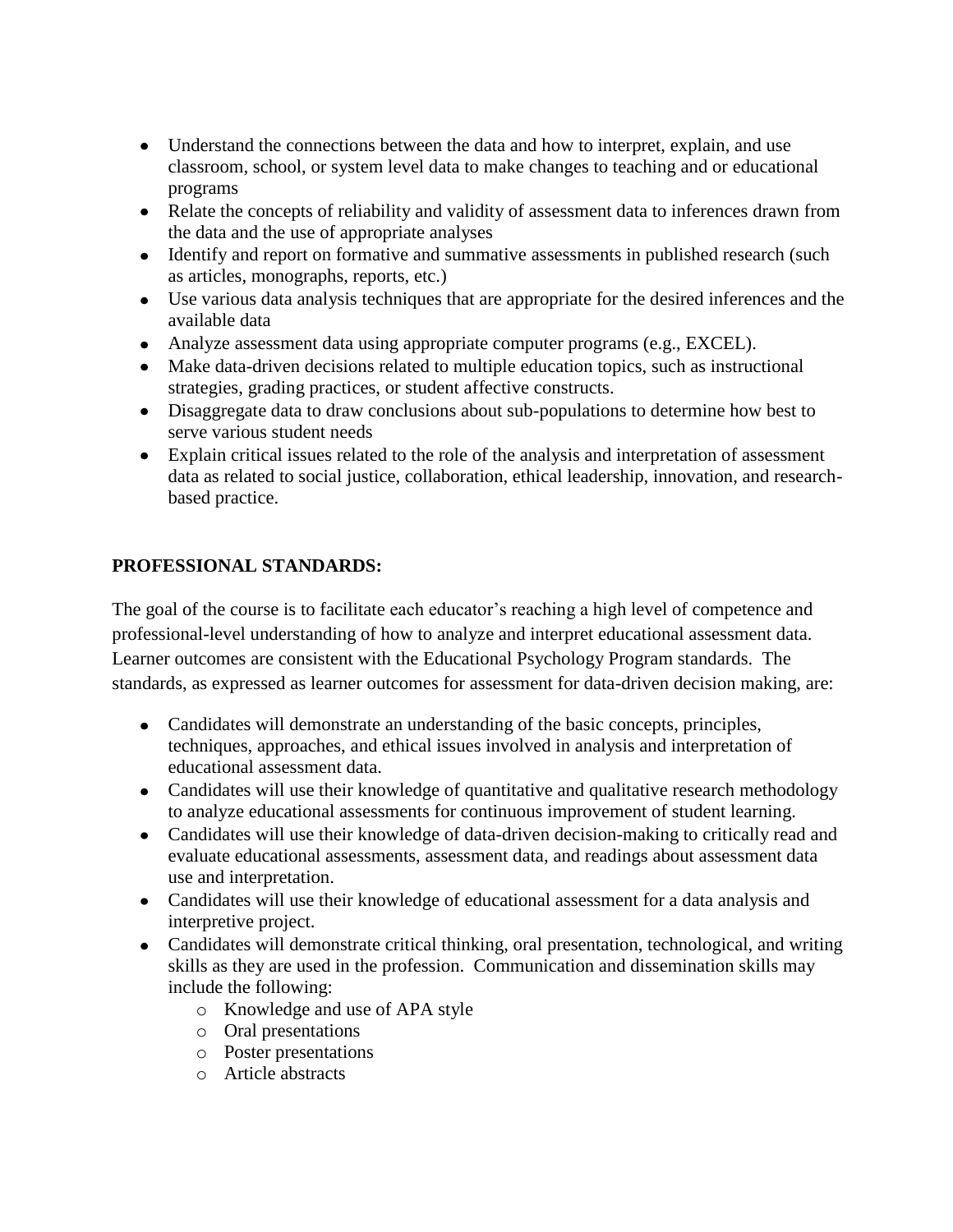- o Literature reviews
- o Technological skills (including library/reference skills, interactive display skills, data analysis skills)

### **Student Outcomes and Relationship to Professional Standards**

The student outcomes are informed by the Standards for Teacher Competence in Educational Assessment of Students (AFT, NCME, NEA, 1990), the Standards for Competence in Student Assessment (AASA, NAESP, NASSP, NCME, 1990), the Standards for Educational and Psychological Testing (AERA, NCME, & APA, 1999), and the InTASC Model Core Teaching Standards (CCSSO, 2011) guide the course content and emphasis for reaching the learning objectives.

Those standards deemed most relevant to addressing the learning targets for the course are those that state that *educators will have the knowledge, skills and dispositions to:*

- 1. Apply basic principles of sound assessment practices for addressing specific educational needs
- 2. Select assessment methods appropriate for instructional decisions
- 3. Recognize the implications of educational assessments for social justice in schools
- 4. Discern critical issues related to the role of the design of assessments for school accountability and high stakes testing
- 5. Gather evidence from multiple sources of data to draw valid inferences about student learning
- 6. The teacher understands and uses multiple methods of assessment to engage learners in their own growth, to monitor learner progress, and to guide the teacher's and learner's decision making

# **REQUIRED TEXTS:**

Mandinach, E. B., & Jackson, S. S. (2012). Transforming teaching and learning through data driven decision making. Thousand Oaks, CA: Corwin.

Mertler, C. A. (2007). *Interpreting standardized test scores*. Los Angeles, CA: Sage.

# **RECOMMENDED TEXTS:**

American Psychological Association. (2009). *Publication manual of the American Psychological Association. (6th Ed.).* Washington, DC: Author.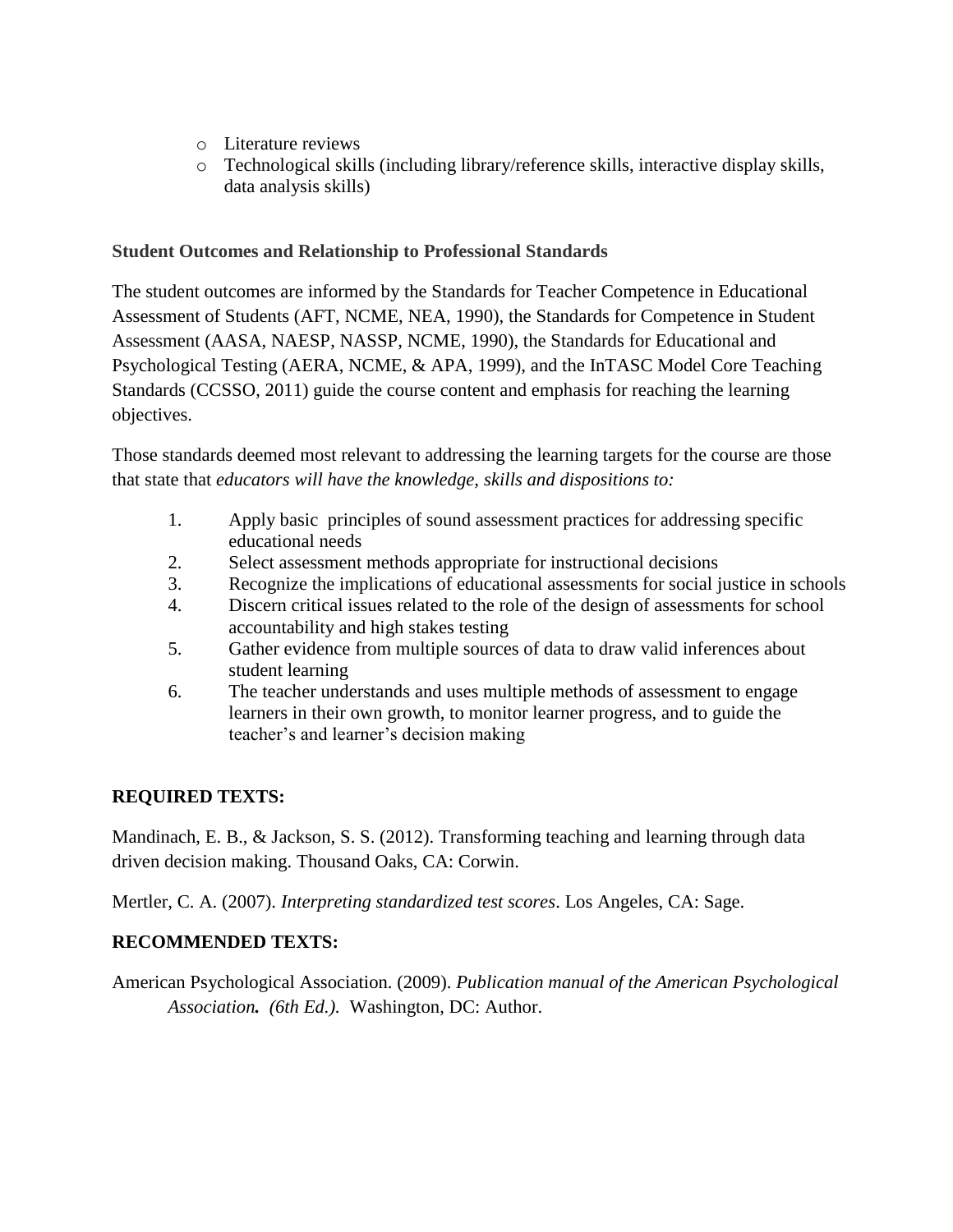#### **WEBSITE RESOURCES:**

Students may find the following websites helpful:

Buros Center for Testing, including the Mental Measurements Yearbook,

<http://www.unl.edu/buros/>

National Center for Education Statistics, [http://nces.ed.gov](http://nces.ed.gov/)

National Research Center on Evaluation, Standards, and Student Testing (CRESST), <http://www.cse.ucla.edu/>

Virginia Department of Education,<http://www.doe.virginia.gov/testing/index.shtml>

Wisconsin Center for Education Research, http://www.wcer.wisc.edu/<http://www.wcer.wisc.edu/>

#### **COURSE ASSIGNMENTS**

#### **1. Assignment Descriptions**

#### **a. Attendance and Participation (15 points) DUE: Ongoing**

Because active participation and engagement are imperative for optimal learning, preparation for and participation in class activities will be evaluated based on the following criteria:

• Students attend class, arrive on time, and stay for the entire class period.

• Students complete readings and prepare for class activities prior to class as is evidenced by their ability to discuss and write about the concepts presented and examined in the texts as well as participate fully in related activities.

• Students are actively involved in in-class and online learning experiences as is evidenced by (1) participating in all activities, (2) engaging in small and large group discussions, (3) using laptops and other electronic devices only to support discussion and learning and not for non-academic uses during class time, (4) completing written work related to the activities, and (5) supporting the participation and learning of classmates.

• Students show evidence of critical reflective thinking through in-class and online discussions, activities, and written reflections. *Note:* To determine whether the campus is closed due to inclement weather, call 703-993-1000 or go to www.gmu.edu.

#### **b. In Class Activities (10 points) DUE: Ongoing**

In class activities will be assigned throughout the semester in the form of data analyses, readings, reflections, and writings designed to support the production of final assignments.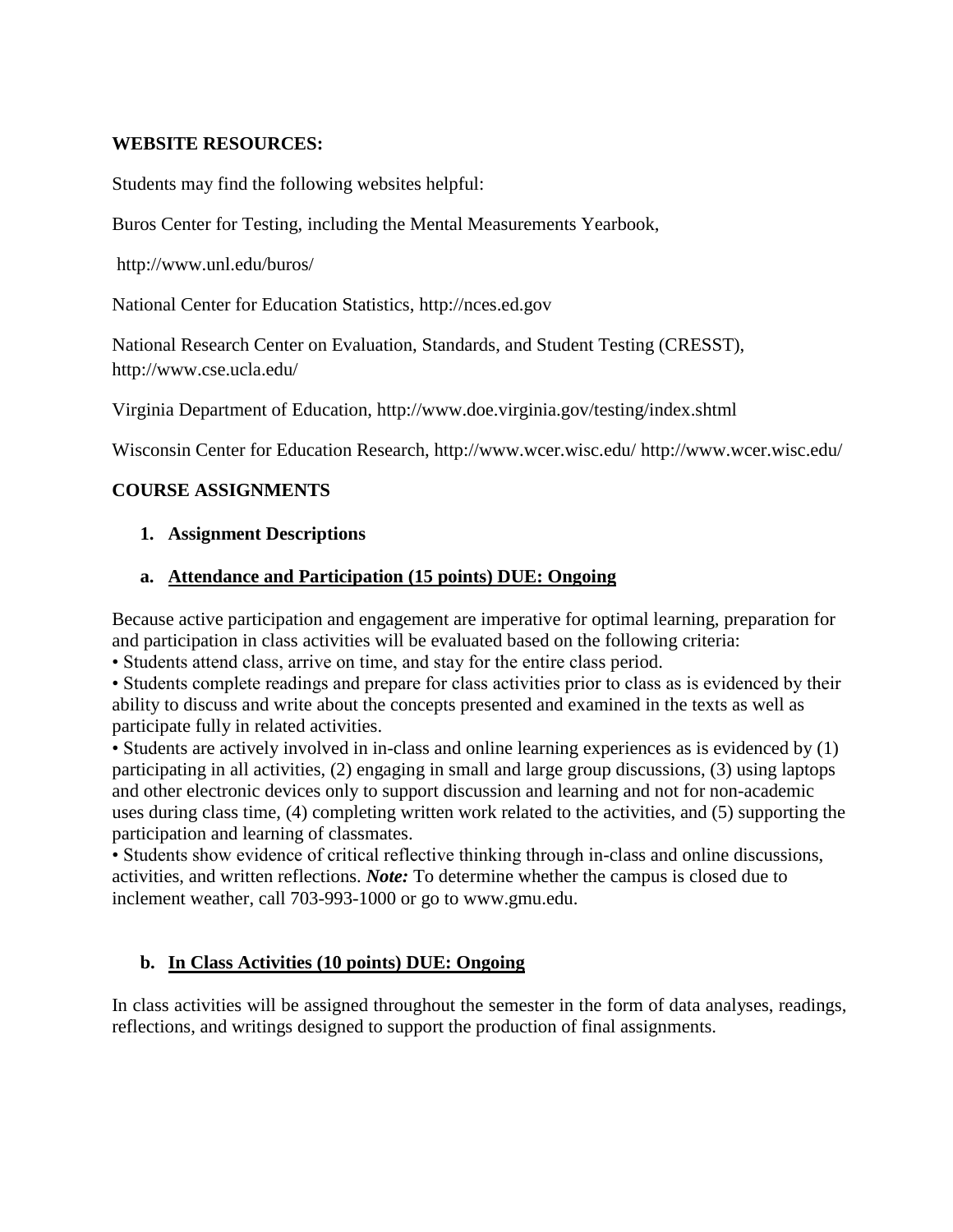# **c. Literature Review Preparation (15 points total) DUE: Ongoing**

Students will read research articles on a topic of interest related to Data-Driven Decision-Making. They will analyze and critique the research and work toward a sense of the type and quantity of research needed to support changes in educational settings. Aspects of this project include:

Review at least 5 peer-reviewed, research articles. Include documentation of children and families studied, methodologies employed, questions asked, and findings. Information can be put in a chart or as a narrative.

Write a brief critical review of the articles studied and propose whether they support any needed change in early childhood education practice.

Propose additional research related to this topic based on the review

\*Steps 1 through 3 listed below account for the 15 point total for the literature review preparation.

#### **Step 1: Reference list (5 points) DUE: 10/10**

Students will submit a list of at least **5** references due via online submission through Blackboard. These references should be from a peer-reviewed academic journal. Additional, but not required sources can be from edited volumes, government reports, and credible web references (only .org, .gov, and .edu sites will be accepted). The reference list should be in proper APA format. Please refer to APA handout and activity for information on formatting this assignment.

#### **Step 2: Sentence outline (5 points) DUE: 10/17**

Students will submit a sentence outline for the final paper. This outline should provide the topic sentences for each paragraph in the final paper. The student will receive feedback on the outline to complete the literature review draft. Students will include a synthesis graphic with the outline.

#### **Step 3: Literature Review Draft (5 points) DUE: 10/29**

Students will submit a literature review draft to receive feedback from the instructor. The Literature Review should be 4-5 pages.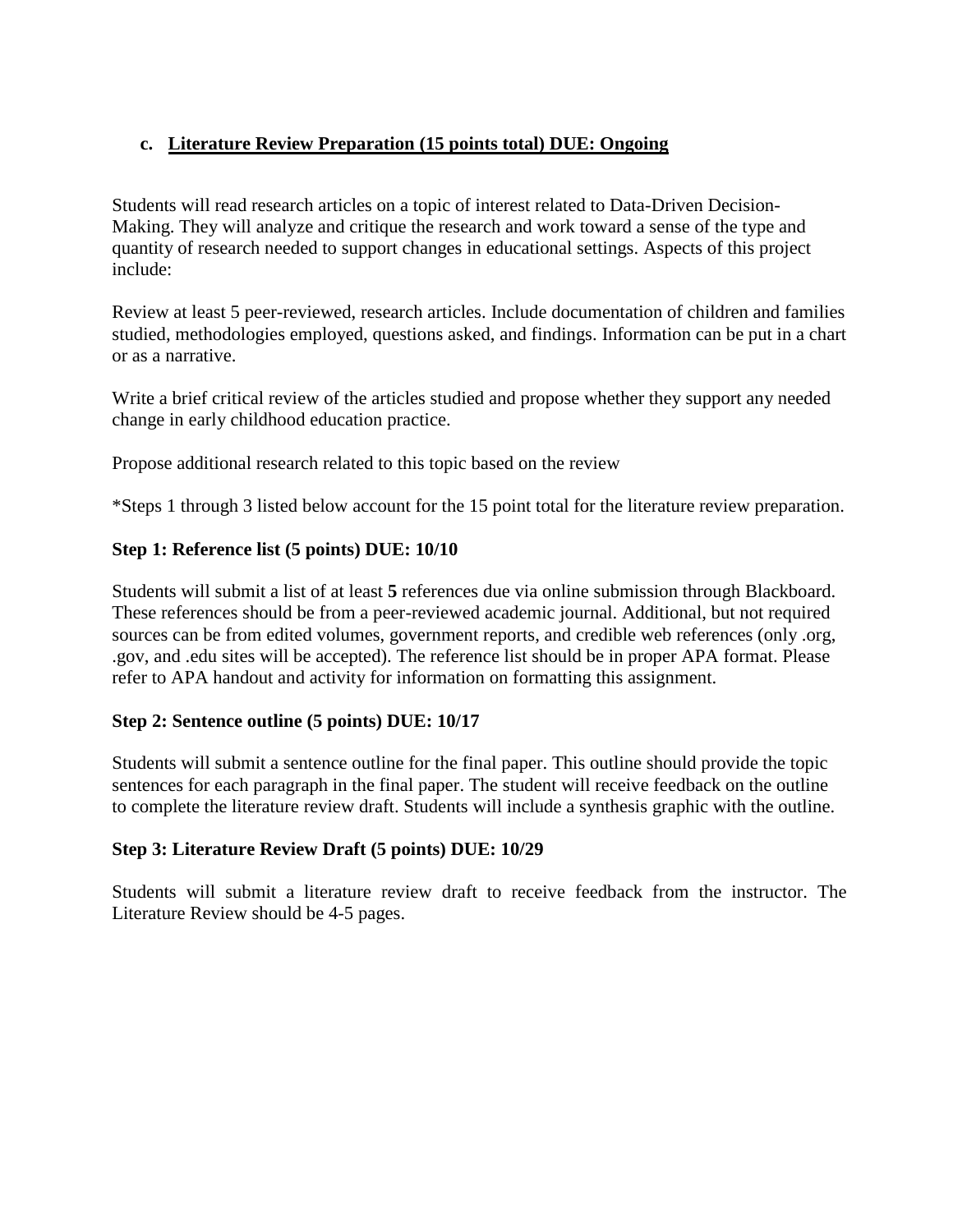# **Method Section Preparation (10 points total) DUE: 11/07**

Students will develop a method section including the components of a) participants and setting, b) research design c) methods, and d) validity concerns.

# **Step 1: Participants and Setting/Research Design (5 points) DUE: 11/07**

Students will submit a draft of the participants and setting section as well as the overall research design for instructor feedback.

# **Step 2: Methods, Data Analyses (5 points) DUE: 11/07**

Students will submit a draft of the Method Section for instructor feedback. The Method Section should be approximately 3 pages.

# **d. Results (5 points) DUE: 11/21**

Students will create data tables to display their results. Students will write narratives to correspond with tables for instructor feedback. The results section should be approximately 3 pages.

# **e. Conclusion (5 points) DUE: 12/05**

Students will summarize the findings from the results section, indicate limitations in the study, and describe implications for instructional practice. The conclusion section should be approximately 3 pages.

# **f. Oral Presentation DUE (5 points) DUE: 12/12**

Participate in an in-class sharing of findings from literature review, method section, results, and conclusion to receive feedback from the instructor and peers to prepare final paper.

# **g. Data Analysis and Interpretation Project (35 points) DUE: 12/19**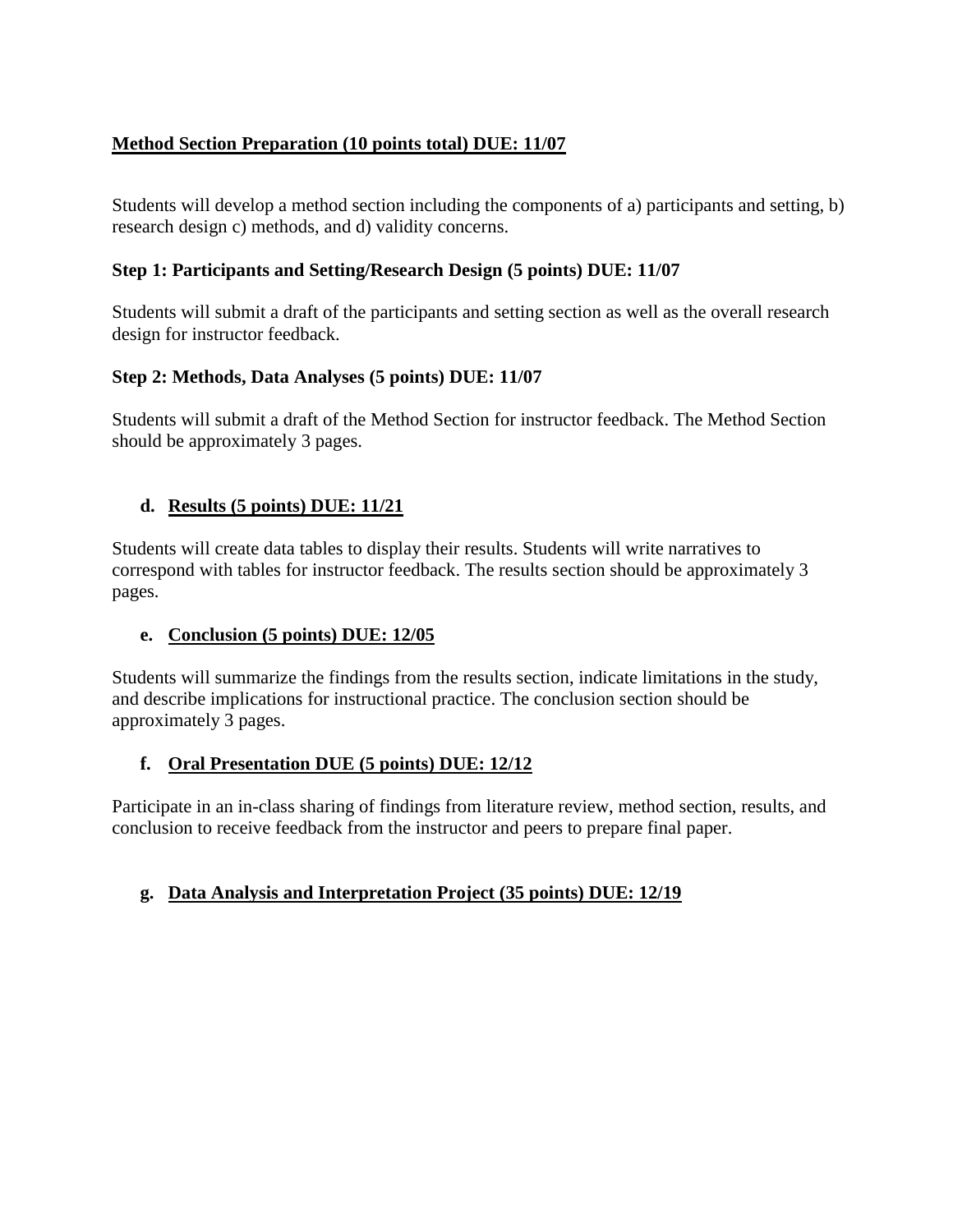### **2. Assignment and Examination Weighting**

#### **Criteria for evaluation**

There are 100 total points for the course, distributed among class attendance and participation (15%), and in class/homework assignments related to data analyses (10%), the steps in the research process (35%), the data analysis project and presentation (35%), and the presentation (5%).

### **3. Grading Policies**

 $A = 93-100%$  $A = 90-92%$  $B+ = 88-89%$  $B = 80-87%$  $C = 70-79%$  $F =$ Below 70%

### **4. Course Expectations**

#### *Written Assignments*

All written assignments prepared outside of class will be evaluated for content and presentation. The American Psychological Association, Sixth Edition (APA) style will be followed for all written work.

Students will do the following:

1. Present ideas in a clear, concise, and organized manner.

2. Develop points coherently, definitively, and thoroughly.

3. Refer to appropriate authorities, studies, and examples to document where appropriate.

4. Use correct capitalization, punctuation, spelling, and grammar.

# **5. Performance Based Assessment**

All students will complete a performance based assessments, Data Analysis and Interpretation Project. The rubric for this assessment appears at the end of this syllabus.

# **TASKSTREAM REQUIREMENTS**

Every student registered for any Data Driven Decision Making course (EDEP593) with a required performance-based assessment is required to submit this assessment, the Data Analysis and Interpretation Project, to TaskStream (regardless of whether a course is an elective, a onetime course or part of an undergraduate minor.) Evaluation of your performance-based assessment will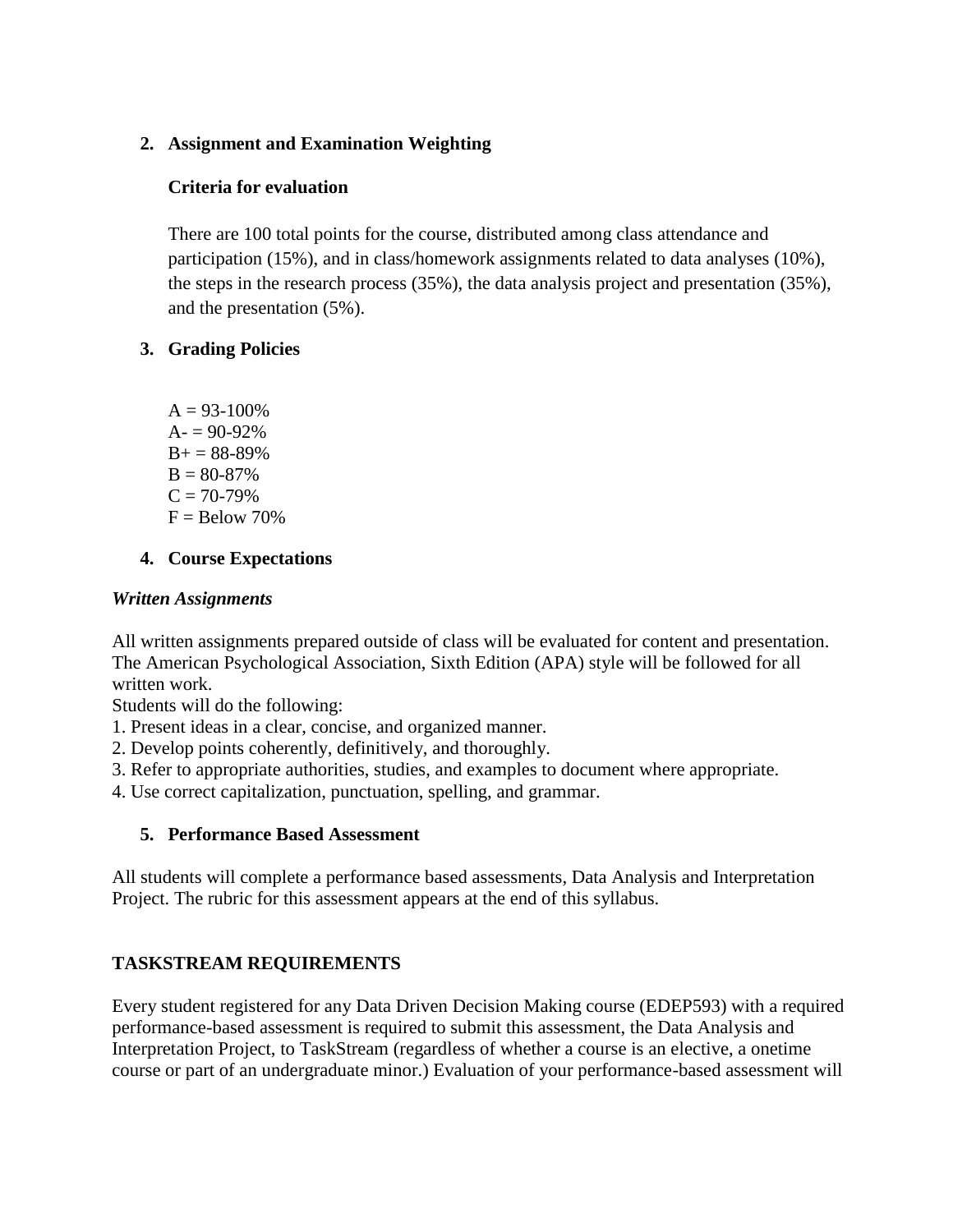also be provided using TaskStream. Failure to submit the assessment to TaskStream will result in the course instructor reporting the course grade as Incomplete (IN). Unless this grade is changed upon completion of the required TaskStream submission, the IN will convert to an F nine weeks into the following semester

#### **GMU POLICIES AND RESOURCES FOR STUDENTS**

a. Students must adhere to the guidelines of the George Mason University Honor Code [See **http://oai.gmu.edu/honor-code/**].

b. Students must follow the university policy for Responsible Use of Computing [See **[http://universitypolicy.gmu.edu/policies/responsible-use-of-computing/\]](http://universitypolicy.gmu.edu/policies/responsible-use-of-computing/)**.

c. Students are responsible for the content of university communications sent to their George Mason University email account and are required to activate their account and check it regularly. All communication from the university, college, school, and program will be sent to students solely through their Mason email account.

d. The George Mason University Counseling and Psychological Services (CAPS) staff consists of professional counseling and clinical psychologists, social workers, and counselors who offer a wide range of services (e.g., individual and group counseling, workshops and outreach programs) to enhance students' personal experience and academic performance [See **<http://caps.gmu.edu/>**].

e. Students with disabilities who seek accommodations in a course must be registered with the George Mason University Office of Disability Services (ODS) and inform teir instructor, in writing, at the beginning of the semester [See **<http://ods.gmu.edu/>**].

f. Students must follow the university policy stating that all sound emitting devices shall be turned off during class unless otherwise authorized by the instructor.

g. The George Mason University Writing Center staff provides a variety of resources and services (e.g., tutoring, workshops, writing guides, handbooks) intended to support students as they work to construct and share knowledge through writing [See **http://writingcenter.gmu.edu/**].

#### **PROFESSIONAL DISPOSITIONS**

Students are expected to exhibit professional behaviors and dispositions at all times.

#### **CORE VALUES COMMITMENT**

The College of Education & Human Development is committed to collaboration, ethical leadership, innovation, research-based practice, and social justice. Students are expected to adhere to these principles. **http://cehd.gmu.edu/values/**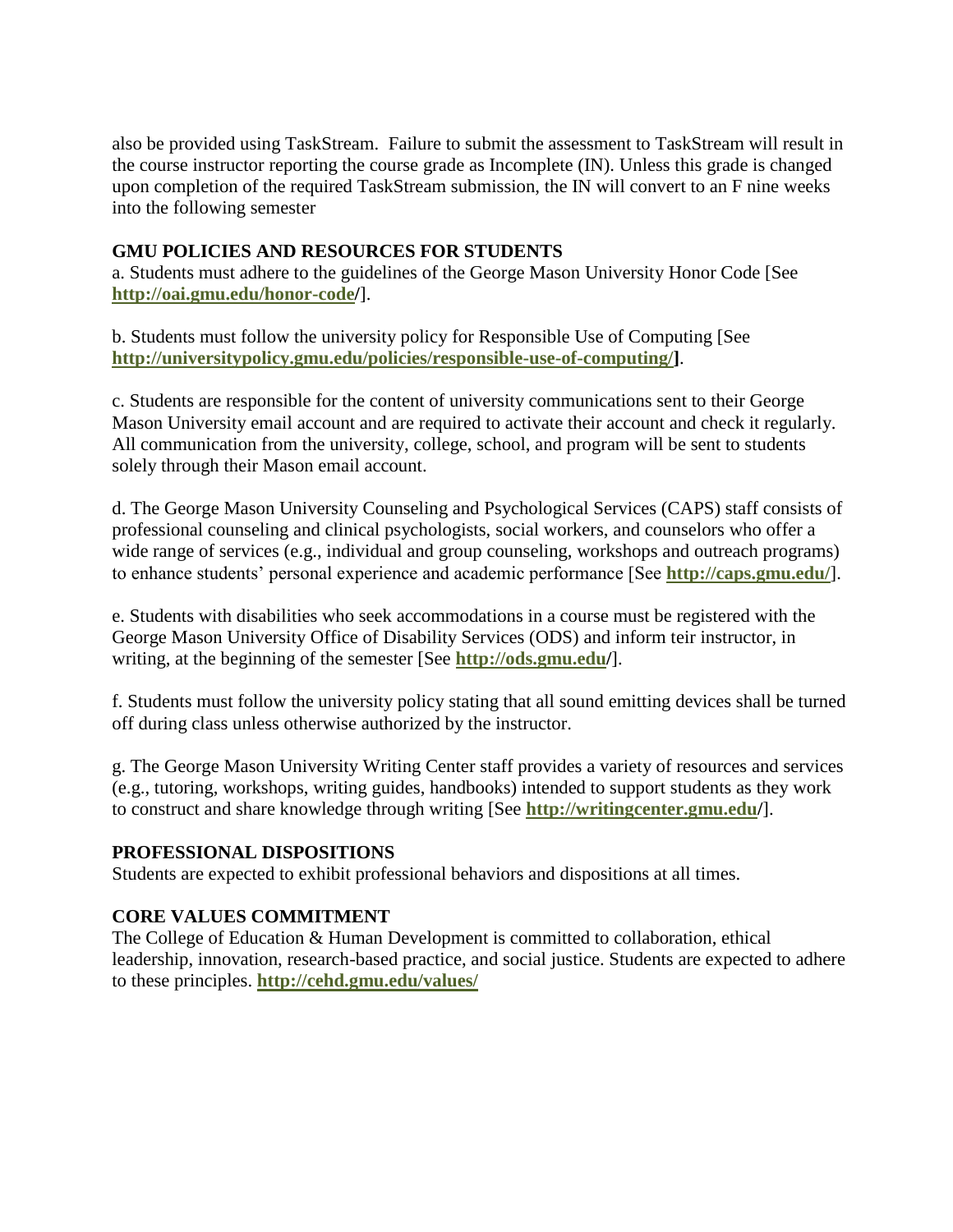# **PROPOSED CLASS SCHEDULE:**

| <b>Date</b>           | <b>Topics/Learning Experiences</b>                                                                                                                                                                                                           | <b>Readings and Assignments</b><br>$M =$ Mertler<br><b>MJ</b> = Mandinach and Jackson                                         |
|-----------------------|----------------------------------------------------------------------------------------------------------------------------------------------------------------------------------------------------------------------------------------------|-------------------------------------------------------------------------------------------------------------------------------|
|                       | <b>Data-Driven Decision-Making</b>                                                                                                                                                                                                           |                                                                                                                               |
| Session 1<br>Sept. 26 | Data-Driven-Decision-Making:<br>$\bullet$<br>Transforming Teaching and<br>Learning<br>A Structured Approach to<br>٠<br>Leading School Improvement<br><b>Components of Action Research</b><br><b>Overview of Literature Review</b><br>Process | <b>In Class Discussion:</b><br>MJ-In Class, Chapters 1 & 2                                                                    |
| Session 2<br>Oct. 3   | The Importance of Measuring<br>$\bullet$<br>Achievement<br><b>Ethics and Social Justice</b><br><b>Literature Review Reference</b><br>$\bullet$<br>List                                                                                       | <b>Readings:</b><br>M-Modules 1, 2                                                                                            |
| <b>Assessments</b>    |                                                                                                                                                                                                                                              |                                                                                                                               |
| Session 3<br>Oct. 10  | Validity and Reliability<br>$\bullet$<br><b>Analyzing Action Research</b><br>$\bullet$<br><b>Literature Review Outlines</b>                                                                                                                  | <b>Assignment:</b> Literature Review Step 1:<br><b>Reference List Due</b><br><b>In Class Discussion:</b><br>MJ-Chapters 3 & 4 |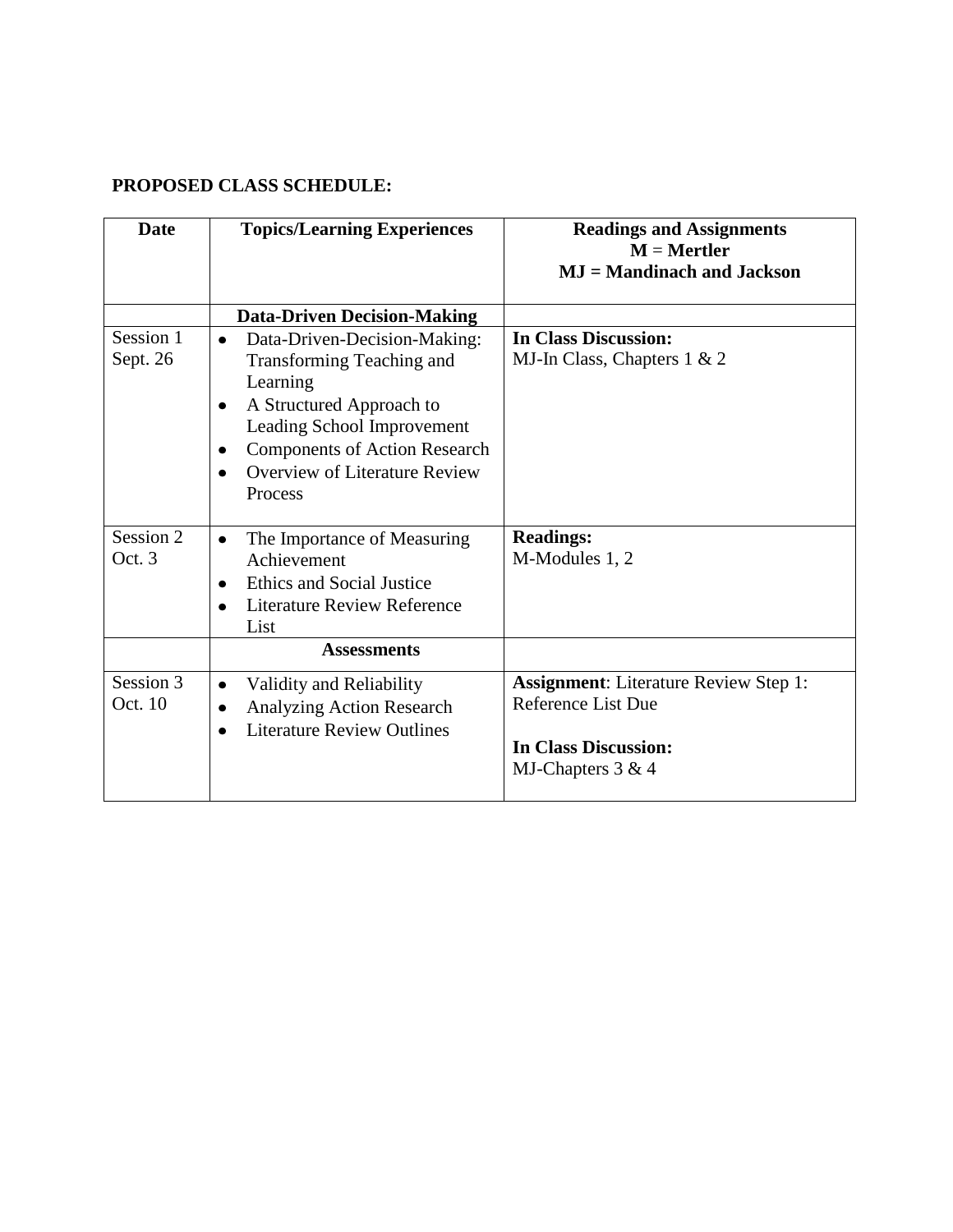| Session 4            | Types of Classroom<br>$\bullet$                                             | <b>Assignment:</b> Literature Review Step 2:                    |  |  |
|----------------------|-----------------------------------------------------------------------------|-----------------------------------------------------------------|--|--|
| Oct. 17              | <b>Assessments</b>                                                          | <b>Outline Due</b>                                              |  |  |
|                      | Types of Standardized Tests<br>٠<br><b>Other Measures</b>                   | <b>In Class Discussion:</b>                                     |  |  |
|                      |                                                                             | M-Modules 5, 6                                                  |  |  |
|                      |                                                                             |                                                                 |  |  |
| Session 5            | <b>Standardized Tests in More</b><br>$\bullet$                              | <b>Reading:</b>                                                 |  |  |
| Oct. 24              | Depth                                                                       | M-Module 6                                                      |  |  |
|                      | Item Analysis and Test Score<br>$\bullet$<br><b>Analysis: Using Student</b> |                                                                 |  |  |
|                      | Responses to Improve                                                        |                                                                 |  |  |
|                      | <b>Assessments</b>                                                          |                                                                 |  |  |
|                      | <b>Writing Literature Reviews</b>                                           |                                                                 |  |  |
|                      |                                                                             |                                                                 |  |  |
|                      | <b>Measurement Issues</b>                                                   |                                                                 |  |  |
| Session 6<br>Oct. 31 | <b>Measurement Trends</b><br>$\bullet$                                      | <b>Assignment:</b> Literature Review Step 3:<br>Draft Due-10/29 |  |  |
| Online               | <b>Components of Method Section</b>                                         |                                                                 |  |  |
| <b>Session</b>       | <b>In Class Discussion:</b>                                                 |                                                                 |  |  |
|                      |                                                                             | MJ-Chapters $5 & 6$                                             |  |  |
|                      |                                                                             |                                                                 |  |  |
|                      | <b>Data Analysis and Reporting</b>                                          |                                                                 |  |  |
| Session 7            | <b>Basic Statistical Concepts and</b><br>$\bullet$                          | <b>Assignment:</b> Method Section Due                           |  |  |
| Nov. 7               | Data Analysis                                                               |                                                                 |  |  |
|                      | Discussion of Methods and Data<br>٠<br>Analyses                             |                                                                 |  |  |
|                      |                                                                             |                                                                 |  |  |
| Session 8            | Interpretation<br>٠                                                         | <b>In Class Discussion:</b>                                     |  |  |
| Nov. 14              | Reporting<br>$\bullet$                                                      | M-Module 4                                                      |  |  |
| Session 9            | Interpretation and Reporting in<br>$\bullet$                                | <b>Assignment: Results Section Due</b>                          |  |  |
| <b>Nov. 21</b>       | More Detail                                                                 |                                                                 |  |  |
|                      | <b>Discussion of Oral Presentations</b><br>$\bullet$                        |                                                                 |  |  |
| Session 10           | <b>Thanksgiving Break</b><br><b>Assignment:</b> Conclusion Section Due      |                                                                 |  |  |
| Dec. 5               | Grading and Reporting<br>٠<br><b>Results and Conclusion</b><br>$\bullet$    |                                                                 |  |  |
|                      |                                                                             | <b>In Class Discussion:</b>                                     |  |  |
|                      |                                                                             | MJ-Chapter 7                                                    |  |  |
| Session 11           | <b>Oral Presentations</b><br>$\bullet$                                      | <b>Assignment: Oral Presentation Due</b>                        |  |  |
| Dec. 12              | Peer Critiques of Results and<br>$\bullet$                                  |                                                                 |  |  |
|                      | Conclusion                                                                  | <b>In Class Discussion:</b><br>MJ-Chapter 8                     |  |  |
| Session 12           |                                                                             | <b>Assignment:</b> Data Analysis and                            |  |  |
| Dec. 19              | <b>Final Paper Consultations</b>                                            | <b>Interpretation Project Due</b>                               |  |  |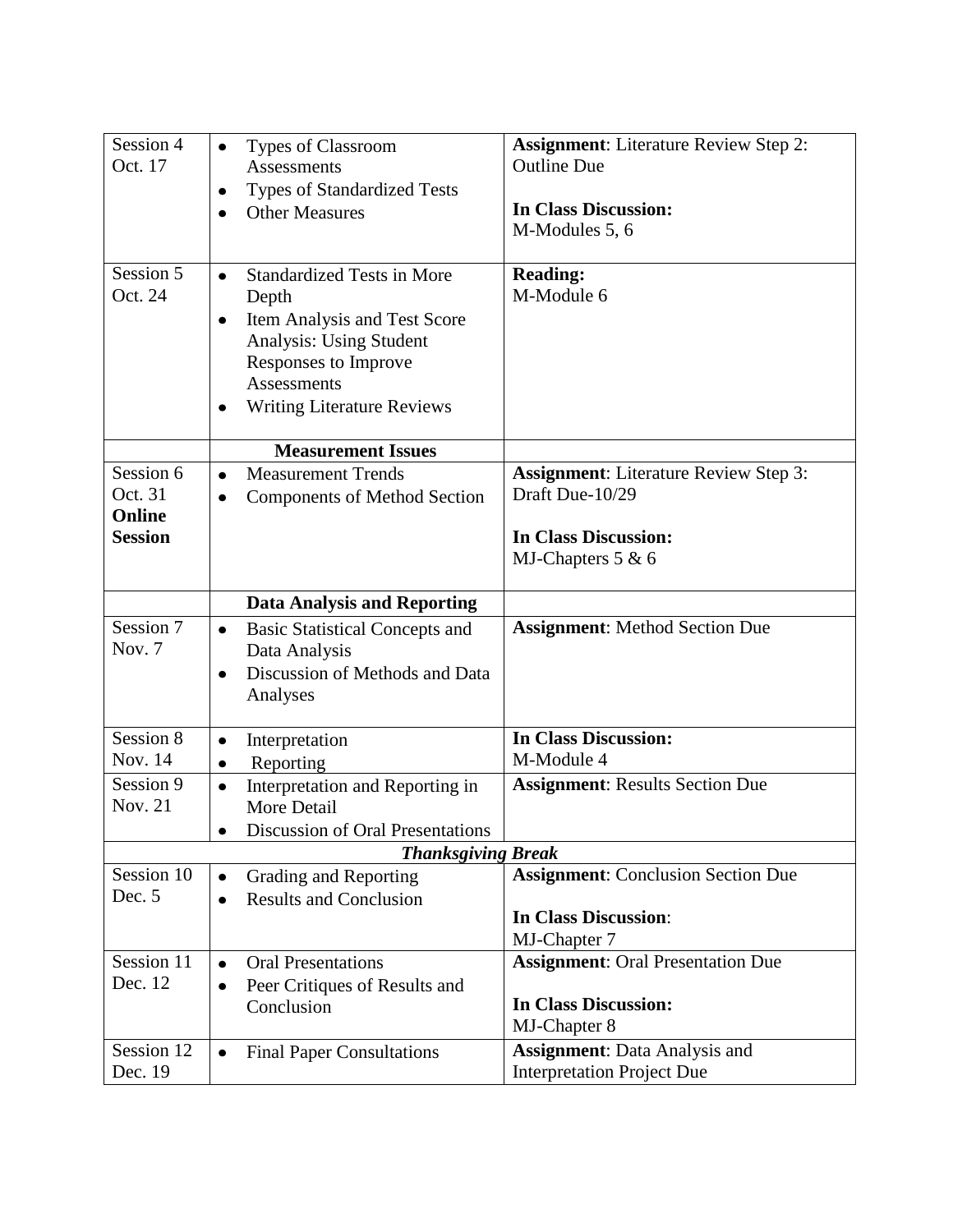# **DATA ANALYSIS AND INTERPRETATION PROJECT RUBRIC**

| <b>Criteria</b>             | Outstanding                                                               | <b>Competent</b>                                                      | <b>Minimal</b>                                                          | <b>Unsatisfactory</b>                                                    |
|-----------------------------|---------------------------------------------------------------------------|-----------------------------------------------------------------------|-------------------------------------------------------------------------|--------------------------------------------------------------------------|
|                             | (4)                                                                       | (3)                                                                   | (2)                                                                     | (1)                                                                      |
| Literature<br><b>Review</b> | The study problem is relevant to<br>the area of educational research      | The study problem is relevant to<br>the area of educational research. | The study problem is relevant to<br>the area of educational research,   | The study problem is not quite<br>relevant to the area of educational    |
|                             | and is described in a parsimonious,                                       | The problem and literature review                                     | but does not clearly or completely                                      | research, insufficiently described,                                      |
|                             | yet complete, manner. The                                                 | are overall well described, but                                       | address purpose of the study. The                                       | The literature review does not                                           |
|                             | literature review completely,                                             | there may be minor issues with                                        | literature review includes                                              | support the purpose of the study,                                        |
|                             | clearly, and cohesively addresses                                         | clarity, extraneous text, or lacking                                  | information about the topic, but is                                     | lacks cohesion, or is unclear. Or, it                                    |
|                             | the purpose of the study, includes                                        | information.                                                          | missing significant information, is                                     | is too brief to completely                                               |
|                             | only relevant theory and research<br>and leads to the research questions. |                                                                       | unclear, or includes extraneous<br>text.                                | communicate information about<br>the study.                              |
|                             |                                                                           |                                                                       |                                                                         |                                                                          |
|                             |                                                                           |                                                                       |                                                                         |                                                                          |
| <b>Methods</b>              | Data capture and analysis is easily                                       | Data capture and analysis has                                         | Data capture and analysis appears                                       | Data analysis and capture does not                                       |
|                             | executable, clear, complete, and                                          | minor issues related to execution,                                    | to be executable, however more                                          | appear to be executable. Multiple                                        |
|                             | appropriate.                                                              | clarity, missing details, or                                          | than one step is missing, steps are                                     | steps are missing, unclear, or                                           |
|                             | The description of all steps to be                                        | appropriateness. The description of                                   | unclear, and details are missing.                                       | lacking details. More than one step                                      |
|                             | taken is clear and complete and                                           | most of the steps to be taken is                                      | One or more components may not                                          | in the data capture or analysis plan                                     |
|                             | includes relevant resources. The                                          | clear. There may be minor issues                                      | be implemented appropriately, or                                        | is incorrect or inappropriate. The                                       |
|                             | methods and sample are                                                    | details or a step missing within the                                  | the data analysis may not be                                            | description has multiple issues                                          |
|                             | appropriate to the research                                               | description. Relevant resources<br>may be incomplete. The methods     | appropriate. The description has a<br>major issue related to clarity or | with clarity and/or many steps are<br>missing. Most of the resources are |
|                             | questions.                                                                | or sample may contain minor                                           | missing steps. One or two                                               | not relevant, or resources are                                           |
|                             |                                                                           | errors.                                                               | resources may not be relevant or                                        | missing. Methods or samples may                                          |
|                             |                                                                           |                                                                       | may be incomplete. The methods                                          | be missing or contain multiple                                           |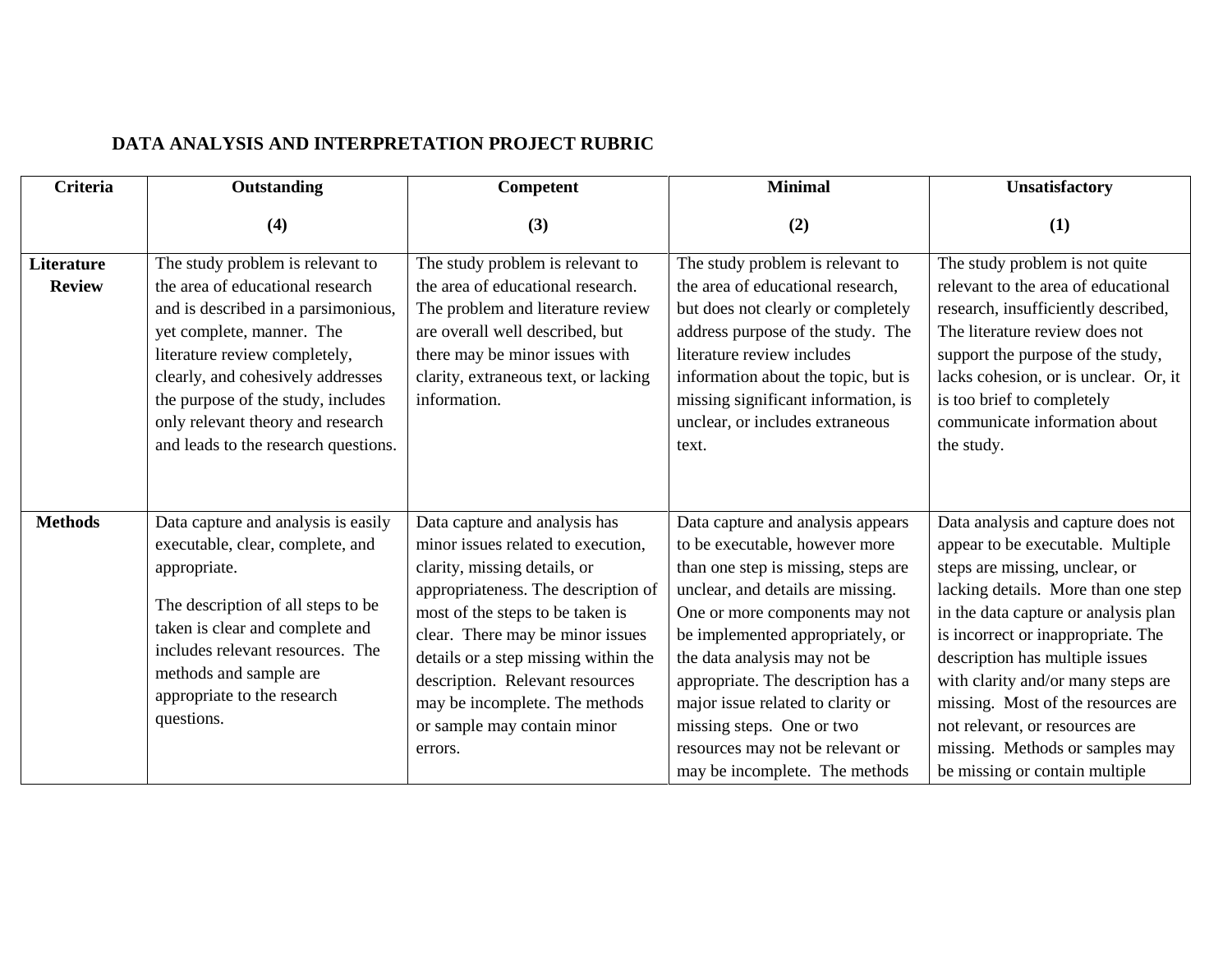| <b>Criteria</b>                               | Outstanding                                                                                                                                                                                       | Competent                                                                                                                                                                                                                                                                                                                                    | <b>Minimal</b>                                                                                                                                                                                                                                                                                                       | <b>Unsatisfactory</b>                                                                                                                                                                                                                                                                                                                                                  |
|-----------------------------------------------|---------------------------------------------------------------------------------------------------------------------------------------------------------------------------------------------------|----------------------------------------------------------------------------------------------------------------------------------------------------------------------------------------------------------------------------------------------------------------------------------------------------------------------------------------------|----------------------------------------------------------------------------------------------------------------------------------------------------------------------------------------------------------------------------------------------------------------------------------------------------------------------|------------------------------------------------------------------------------------------------------------------------------------------------------------------------------------------------------------------------------------------------------------------------------------------------------------------------------------------------------------------------|
|                                               | (4)                                                                                                                                                                                               | (3)                                                                                                                                                                                                                                                                                                                                          | (2)                                                                                                                                                                                                                                                                                                                  | (1)                                                                                                                                                                                                                                                                                                                                                                    |
|                                               |                                                                                                                                                                                                   |                                                                                                                                                                                                                                                                                                                                              | and sample contain errors.                                                                                                                                                                                                                                                                                           | errors.                                                                                                                                                                                                                                                                                                                                                                |
| <b>Results</b>                                | Clear, accurate, and complete<br>presentation of relevant results by<br>project research questions. The<br>tables and/or figures include all<br>necessary information.                            | Accurate presentation of relevant<br>results by project research<br>questions, with some minor errors<br>in clarity or completeness. There<br>are minor errors in the tables<br>and/or figures, such as tables are<br>missing minor pieces of necessary<br>information, an extraneous table is<br>included, or a table/figure is<br>missing. | Results are presented by research<br>questions, but some results are<br>irrelevant and/or there are<br>significant problems with clarity,<br>accuracy, or completeness. The<br>tables and/or figures do not include<br>all necessary information, or there<br>may be more than one missing or<br>extra table/figure. | The presentation of the results is<br>not organized by research<br>questions, some results are<br>irrelevant, and there are serious<br>problems with clarity, accuracy,<br>and completeness. The tables<br>and/or figures are missing much<br>information or are unclear. There<br>are multiple tables/figures missing,<br>or too many tables/figures are<br>included. |
| <b>Discussion</b><br>and<br><b>Conclusion</b> | The discussion and conclusion is<br>complete, clear, cohesive, and<br>significantly addresses the impact<br>and implications of the study.<br>Additional research aptly supports<br>the argument. | The discussion and conclusion has<br>minor issues in completeness,<br>clarity, or cohesiveness. This<br>section may not address all of the<br>most salient points, or include<br>minor distractions. One of the<br>additional citations may not<br>support the conclusions, or may<br>distract from the argument.                            | The discussion and conclusion has<br>multiple issues in completeness,<br>clarity, or cohesiveness. This<br>section makes some of the<br>important points, misses others, or<br>includes irrelevant points. More<br>than one citation does not support<br>the conclusions, or may be<br>missing.                      | The discussion and conclusion is<br>not organized and does not appear<br>to be related to the study. This<br>section is incomplete, missing, or<br>irrelevant. Multiple citations are<br>missing, or those that are included<br>do not support the conclusions.                                                                                                        |
| <b>Continued on Next Page</b>                 |                                                                                                                                                                                                   |                                                                                                                                                                                                                                                                                                                                              |                                                                                                                                                                                                                                                                                                                      |                                                                                                                                                                                                                                                                                                                                                                        |